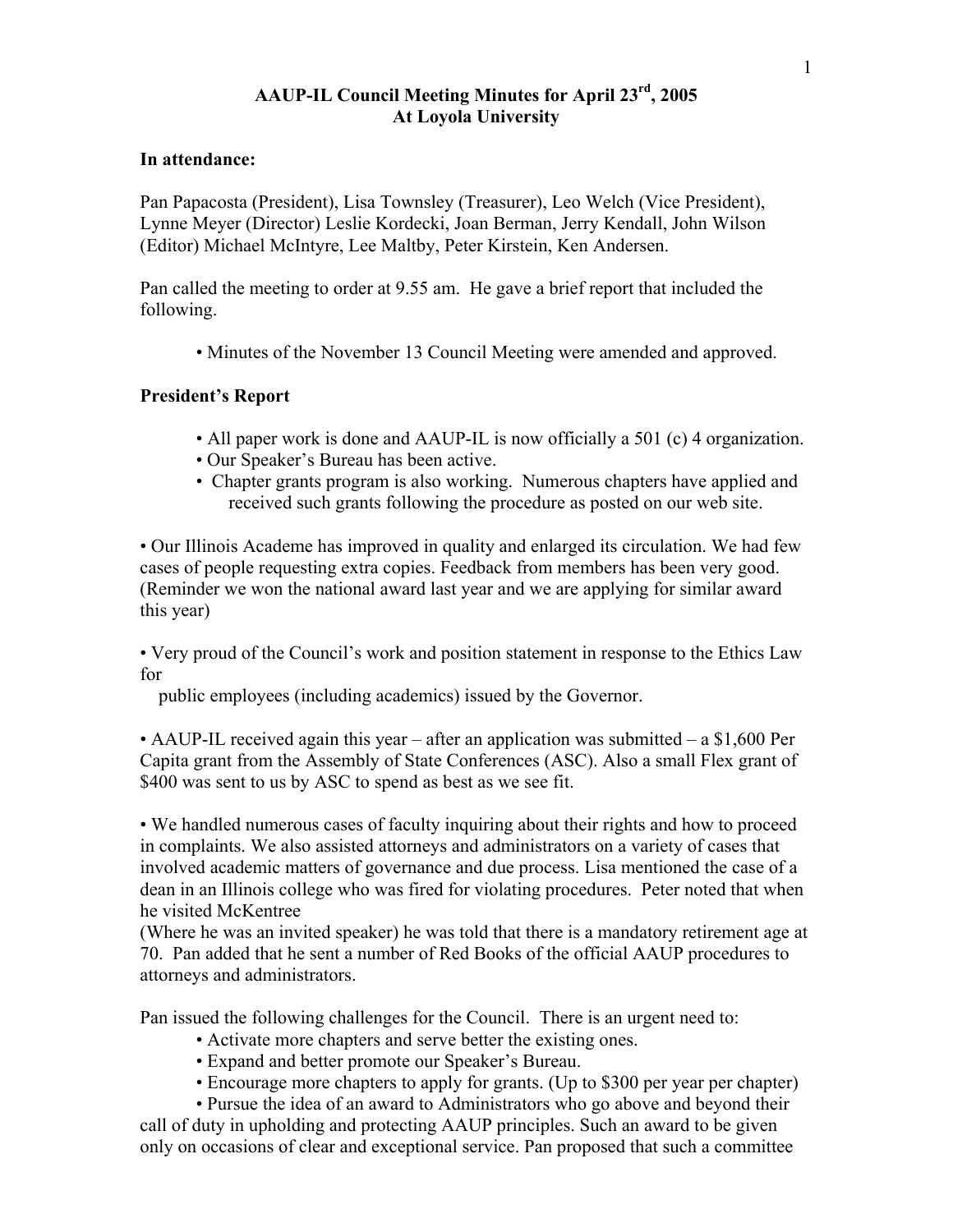to set up the criteria of selection. He also recommended Sylvia Manning Chancellor of University of Illinois at Chicago and past keynote speaker to AAUP-IL for such an award. He has documented evidence of her actively promoting Tenure and Academic Freedom on her campus. Pan also suggested that we should invite faculty to nominate such administrators. Our call for nomination should also list he criteria. Pan proposed Ken Andersen, past President to head such a committee.

• Pan commented Lisa for doing a fantastic job in the few months since she took over as Treasurer of our organization

## **Treasurer's Report:**

Lisa presented a Treasurer's report sheet pointing out income and various expenses in relative detail. She will be using April 1 as the financial calendar starting date.

She filed 1096 form and later will file 1099 and after that she can pursue Insurance. She bought QuickBooks to do the books electronically.

Lisa proposed and it was agreed that our Citibank Account should be moved to our current Account that pays a higher interest rate.

Other financial items that were discussed:

We no longer need to have a paid Director and this will save us about \$8,000 per year. The President is however entitled to some secretarial assistance and some money for that purpose should be available. We need to continue to aggressively fund the Grants and the Speaker's Bureau services to our chapters. Increase the stipend for our Editor for such a marvelous job he has been doing with Illinois Academe. Thanks to Pan's restructuring of the annual meeting (i.e. Council meets in morning, we pay for lunch for only those who attend, annual meeting only in the afternoon) our Conference will be saving a substantial amount for its annual meeting expenses.

The idea of offering an Internship to a student who wants to work with AAUP-IL in some secretarial capacity and working close to the President. Lisa asked if such an internship would demand that we cover the insurance of such a student. Pan suggested that this idea of an Internship be discussed again in the fall.

Peter stressed the importance of our Chapter Development efforts

Treasurer's report was approved.

Pan introduced John Wilson with thanks for the great work that his has been doing for our state newsletter the Illinois Academe.

#### **Editor's Report.**

John Wilson gave a report of his work on editing, publishing and distributing the Illinois Academe. The circulation has increased (sent out not only to all our members but also to academic, administrative and legislative units and he is thinking of adding Trustees to his list. Pan suggested to work with Leo and add all the members of IBHE to our list. John reminded the Council of the need to include reports from the activities of more chapters.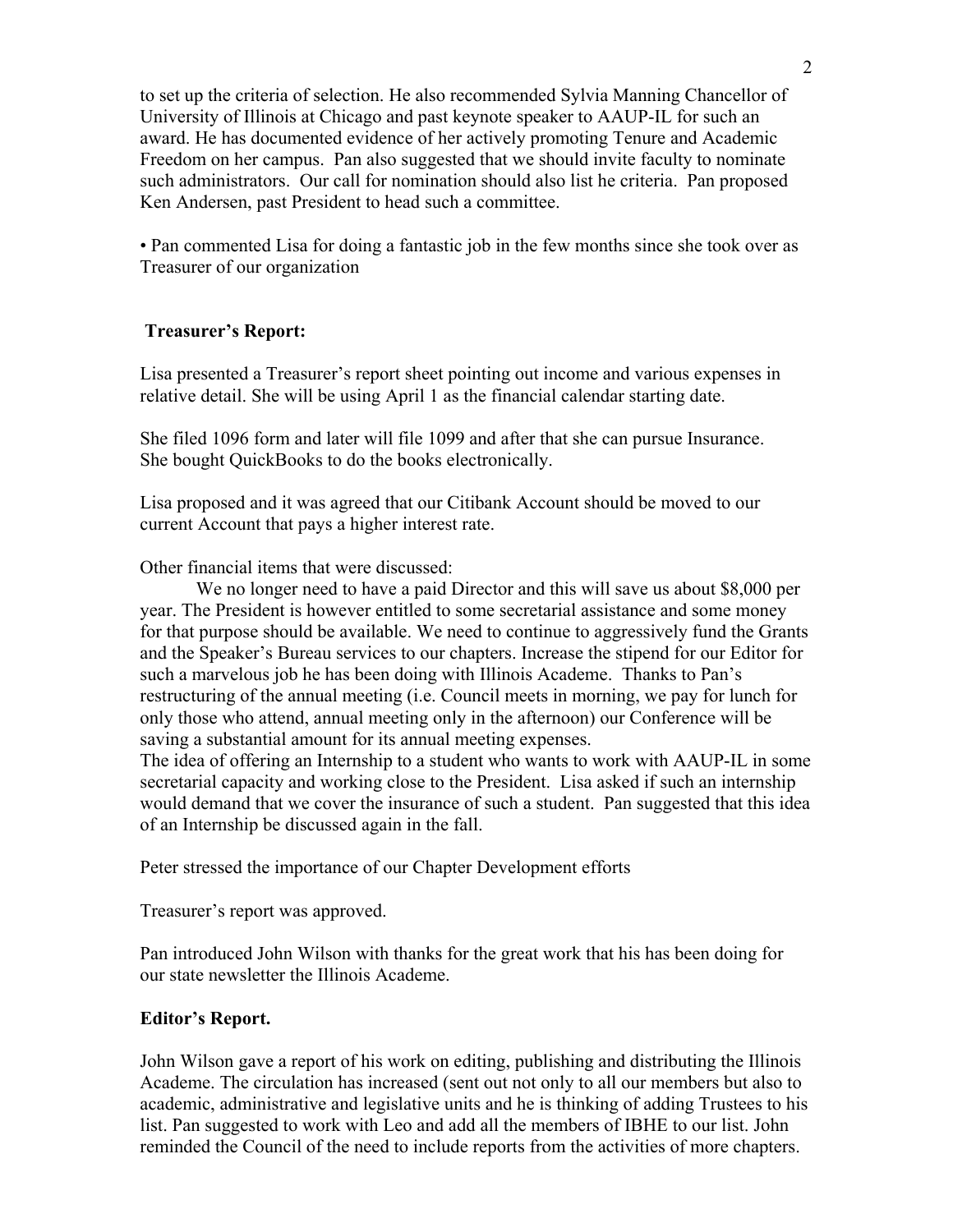Leslie suggested that each edition might focus and highlight one particular chapter. Pan thanked Lee Maltby for his report in the Illinois Academe of developments at his own institution St. Augustine College in Chicago. Pan expressed his appreciation for the splendid work that John has done and continues to do.

# **Legislative report.**

Leo reported that after consultation with the Council and the national office AAUP-IL is now a part of a coalition of various groups in Springfield who share common interests and concerns on matters of state education. (Ex. Funding for education by the general assembly.) This is known as The Higher Education Legislative Coalition. Collectively this group of organizations represents more than 40,000 members and hence it has a strong voice. This also provides more visibility to with lobbyists from public universities.

He pointed out some success stories of such a coalition.

On April 13 in Springfield 300 people showed up for a rally in support on such an issue. This coalition supports IBHE recommendations and oppose acts to the state university retirement system. The chancellor of the university of Illinois system came and supported their efforts. He will continue to monitor major initiatives.

Details of the Pension Plan cuts were not finalized in the bill.

Leo distributed packets that show Higher Education Recommendations from the State.

Pan suggested that the President of AAUP-IL be able to respond quickly to these issues when they come up. At any time therefore the President must have the names and addresses of all members of the legislature who sit on education related committees. Leo promised to prepare such a list.

Ken Andersen pointed out the concerns expressed by many faculty at various institutions on the issue of pension and what is going on in Springfield at the moment with so much uncertainty looming.

## **Report from the Nominating Committee**

Chair of Nominating Committee Jerry Walter gave a report and the list of nominations. Mike McIntyre nominated for President of AAUP-IL Brian Frederking from MacKendree University to serve on the Council Kurt Field from Bradley University to serve on the Council Jerry Walter to serve on the Council Pan Papacosta will continue to serve on the Council and also the Executive Committee as Past President.

Pan Thanked Jerry and the Nominating Committee for their work.

## **Other matters.**

Pan reminded members of the Council of the crucial role that the Speakers' Bureau in the energizing and activating many chapters. AAUP-IL is prepared to reimburse all travel